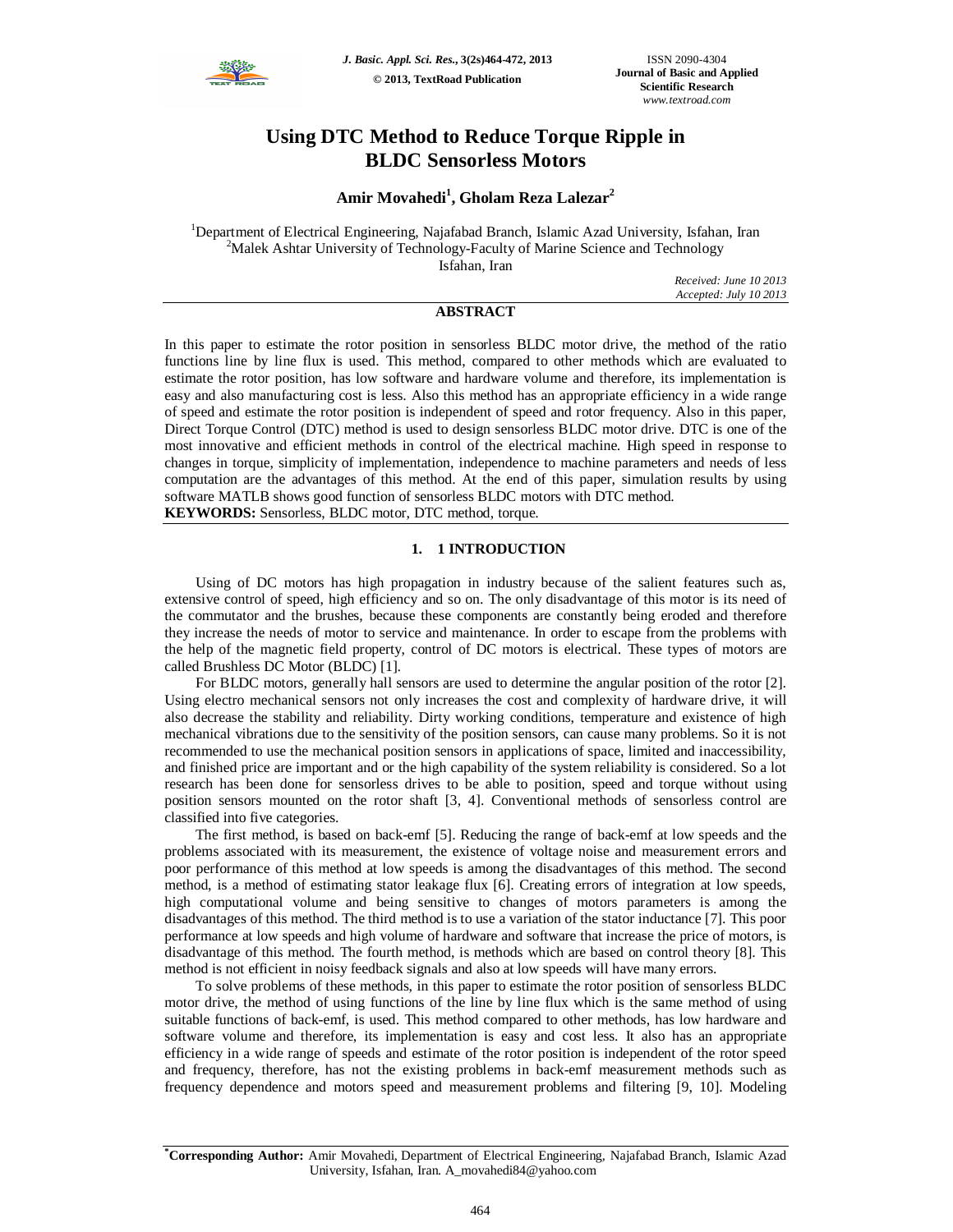Motor and drive based on DTC, is the most effective modeling of BLDC motor drive which can be used for various reasons. DTC method due to its simplicity and high-speed in response to changes in the torque reference, is considered one of the most efficient control techniques of electrical machine, which can be used for control types electric machines.

In this paper, we have tried to evaluate the performance and also simulated DTC control method. High speed in response to changes in torque, implementation simplicity, lack of dependence on machine parameters and need of low computation is another advantage of this method [11-14]. For BLDC motor trapezoidal wave form of back-emf is used in order to minimize the torque ripple and to maximize productivity and torque capability. The results of BLDC motor simulation by MATLAB software shows the simplicity and good performance of this method in control of the motor.

#### **2-sensorless control method to estimate the rotor position**

In this paper to estimate the rotor position of sensorless BLDC motor drive the method of functions of line by line flux is used. Phase-to-neutral voltages equation is achieved as in equation (1).

$$
V_a = Ri_a + L\frac{di_a}{dt} + \frac{d\lambda_{ar}}{dt} = Ri_a + L\frac{di_a}{dt} + \frac{d(k_e f_{ar}(\theta))}{dt} = Ri_a + L\frac{di_a}{dt} + k_e \cdot \frac{d\theta}{dt} \cdot \frac{d(f_{ar}(\theta))}{d\theta}
$$
  
\n
$$
V_b = Ri_b + L\frac{di_b}{dt} + \frac{d\lambda_{br}}{dt} = Ri_b + L\frac{di_b}{dt} + \frac{d(k_e f_{br}(\theta))}{dt} = Ri_b + L\frac{di_b}{dt} + k_e \cdot \frac{d\theta}{dt} \cdot \frac{d(f_{br}(\theta))}{d\theta}
$$
  
\n
$$
V_c = Ri_c + L\frac{di_c}{dt} + \frac{d\lambda_{cr}}{dt} = Ri_c + L\frac{di_c}{dt} + \frac{d(k_e f_{cr}(\theta))}{dt} = Ri_c + L\frac{di_c}{dt} + k_e \cdot \frac{d\theta}{dt} \cdot \frac{d(f_{cr}(\theta))}{d\theta}
$$
 (1)

In the above equation, k<sub>e</sub> is called coefficient back-emf. In equation (1),  $\lambda_{ar}$  is consists of a fixed amount plus a periodic function of rotor position (θ).  $f_{ar}(\theta)$  function is the flux leakage of phase-a which are changed with rotor position. Most manufacturers of BLDC motors, don't put the star connection rotor in disposal of the user, Therefore, the equation of line by line voltage  $V_{ab}$  by using equation (1), is obtained as follows.

$$
V_{ab} = R(i_a - i_b) + L \frac{d(i_a - i_b)}{dt} + k_e \cdot \omega \cdot \frac{df_{abr}(\theta)}{d\theta}
$$
 (2)

In relation (2),  $\omega$  and  $f_{abr}(\theta)$ , are respectively, rotor speed and function of line by line flux. We define a new function as equation (3).

$$
H(\theta)_{ab} = \frac{df_{abr}(\theta)}{d\theta} = \frac{1}{\omega k_e} \left[ (V_a - V_b) - R(i_a - i_b) - L \left( \frac{di_a}{dt} - \frac{di_b}{dt} \right) \right]
$$
(3)

In equation (3),  $H_{ab}(\theta)$  has changed with rotor position and it is used for the estimation of the rotor position. To delete speed  $\omega$  in equation (3), we can use two function of line by line H<sub>xy</sub>( $\theta$ ) and achieve new equation (4).  $\overline{a}$ 

$$
G_2(\theta) = \frac{H(\theta)_{bc}}{H(\theta)_{ab}} = G(\theta)_{bc/ab} = \frac{\left[ (V_b - V_c) - R(i_b - i_c) - L\left(\frac{di_b}{dt} - \frac{di_c}{dt}\right) \right]}{\left[ (V_a - V_b) - R(i_a - i_b) - L\left(\frac{di_a}{dt} - \frac{di_b}{dt}\right) \right]}
$$
(4)

Function  $H(\theta)_{bc}$  and  $H(\theta)_{ca}$  are obtained just like equation (4). Figure 1 displays the changes of the functions  $G_1(\theta)$ ,  $G_2(\theta)$  and  $G_3(\theta)$  according to rotor angular position. According to this figure, the time of commutation are based on the points which these functions include the maximum of range. To estimate the rotor position and determination of commutation points can use  $G_1(\theta)$ ,  $G_2(\theta)$  and  $G_3(\theta)$  functions alternatively.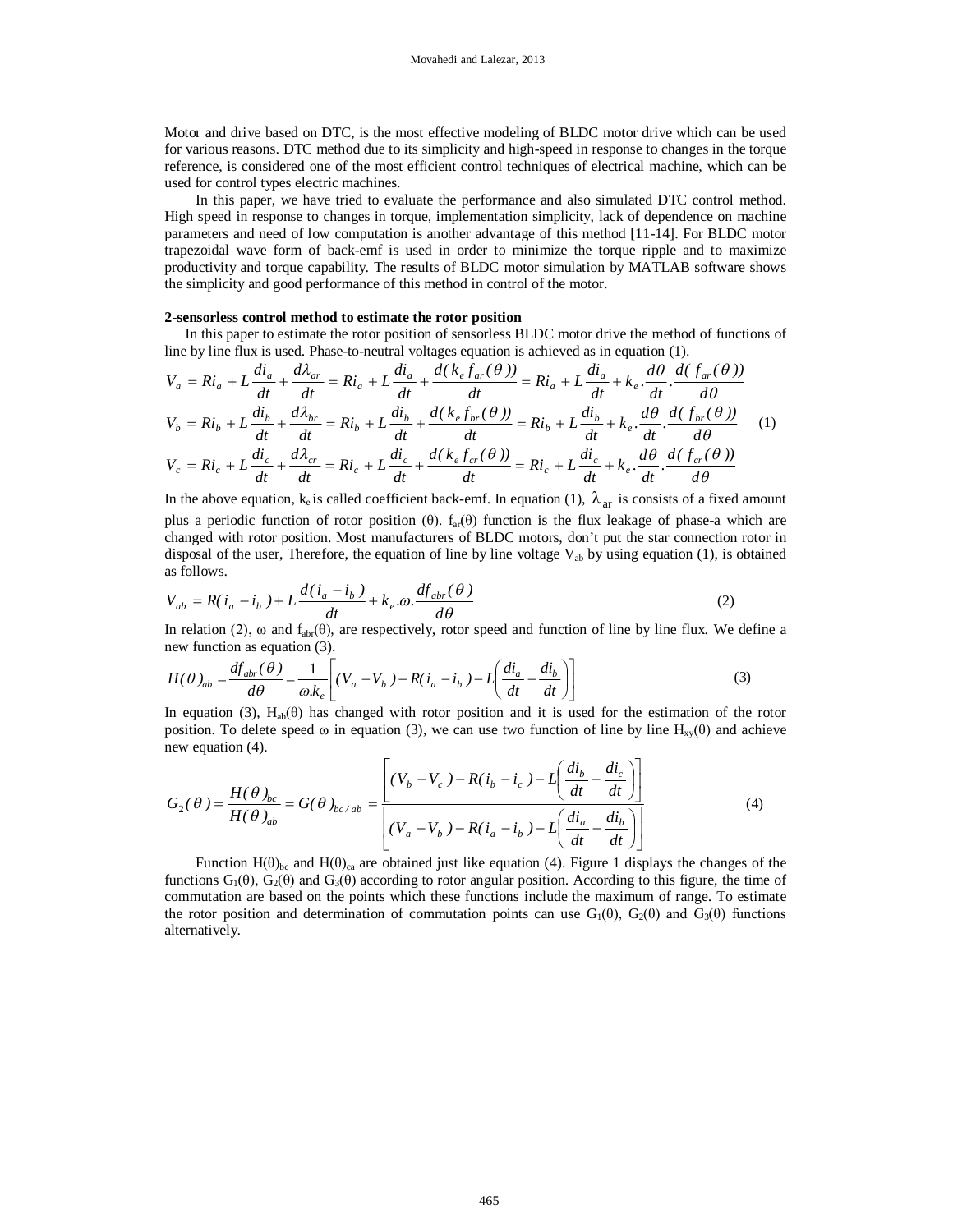

Also table 1 listed the respective of  $G(\theta)$  used functions in the different operating range of 60 degrees. With combine of respective of these functions we can obtain a continuous and unit  $G(\theta)$  and it can be used to estimate the commutation points.

| <b>Functions</b> | <b>Operating range</b>                              | Mode      |
|------------------|-----------------------------------------------------|-----------|
| $G_1(\theta)$    | $0 < \theta < \pi/6$ and $11\pi/12 < \theta < 2\pi$ | 1 and $4$ |
|                  | $5\pi/6 < \theta < 7\pi/6$                          |           |
| $G_2(\theta)$    | $\pi/6 < \theta < \pi/2$                            | 2 and 5   |
|                  | $7\pi/6 < \theta < 9\pi/6$                          |           |
| $G_3(\theta)$    | $\pi/2 \leq \theta \leq 5\pi/6$                     | $3$ and 6 |
|                  | $9\pi/12 < \theta < 11\pi/6$                        |           |

*Table 1. Used G(θ) functions in each operating mode BLDC Motor*

#### **3- Direct Torque Control (DTC) method**

The electromagnetic torque of a permanent-magnet brushless machine in the synchronously rotating– reference frame can be expressed as follows [11].

$$
T_e = \frac{3}{2} \frac{P}{2} \left[ \left( \frac{d\lambda_{rd}}{d\theta_e} - \lambda_{rq} \right) I_{sd} + \left( \frac{d\lambda_{rq}}{d\theta_e} + \lambda_{rd} \right) I_{sq} + \left( L_{d0} - L_{q0} \right) I_{sd} I_{sq} \right]
$$
  
\n
$$
\lambda_{sd} = \lambda_{rd} + L_d I_{sd} \quad , \quad \lambda_{sq} = \lambda_{rq} + L_q I_{sq} \tag{6}
$$

Torque pulsations are associated mainly with the flux harmonics, the influence of higher order harmonics in the stator winding inductance usually being negligible. Therefore the electromagnetic torque can be expressed as follows.

$$
T_e = \frac{3}{2} \frac{P}{2} \left[ \left( \frac{d\lambda_{rd}}{d\theta_e} - \lambda_{sd} \right) I_{sd} + \left( \frac{d\lambda_{rq}}{d\theta_e} + \lambda_{sd} \right) I_{sq} + \left( L_{d0} - L_{q0} \right) I_{sd} I_{sq} \right]
$$
(7)

The electromagnetic torque equation, for BLDC motor, with either a nonsalient-or salient-pole rotor, can then be simplified as follows.

$$
T_e = \frac{3}{2} \frac{P}{2} (\lambda_{sd} I_{sq} - \lambda_{sq} I_{sd})
$$
\n(8)

or, in the stationary–reference frame, as:

$$
T_e = \frac{3}{2} \frac{P}{2} (\lambda_{sa} I_{s\beta} - \lambda_{s\beta} I_{s\alpha})
$$
\n(9)

Where  $I_{s\alpha}$ ,  $I_{s\beta}$ ,  $\lambda_{s\alpha}$ , and  $\lambda_{s\beta}$  are the  $\alpha$  and  $\beta$  axes stator currents and flux linkages, respectively, viz.

$$
\lambda_{sa} = \lambda_{sd} \cos \theta_e - \lambda_{sq} \sin \theta_e \qquad , \quad \lambda_{s\beta} = \lambda_{sd} \sin \theta_e + \lambda_{sq} \cos \theta_e \tag{10}
$$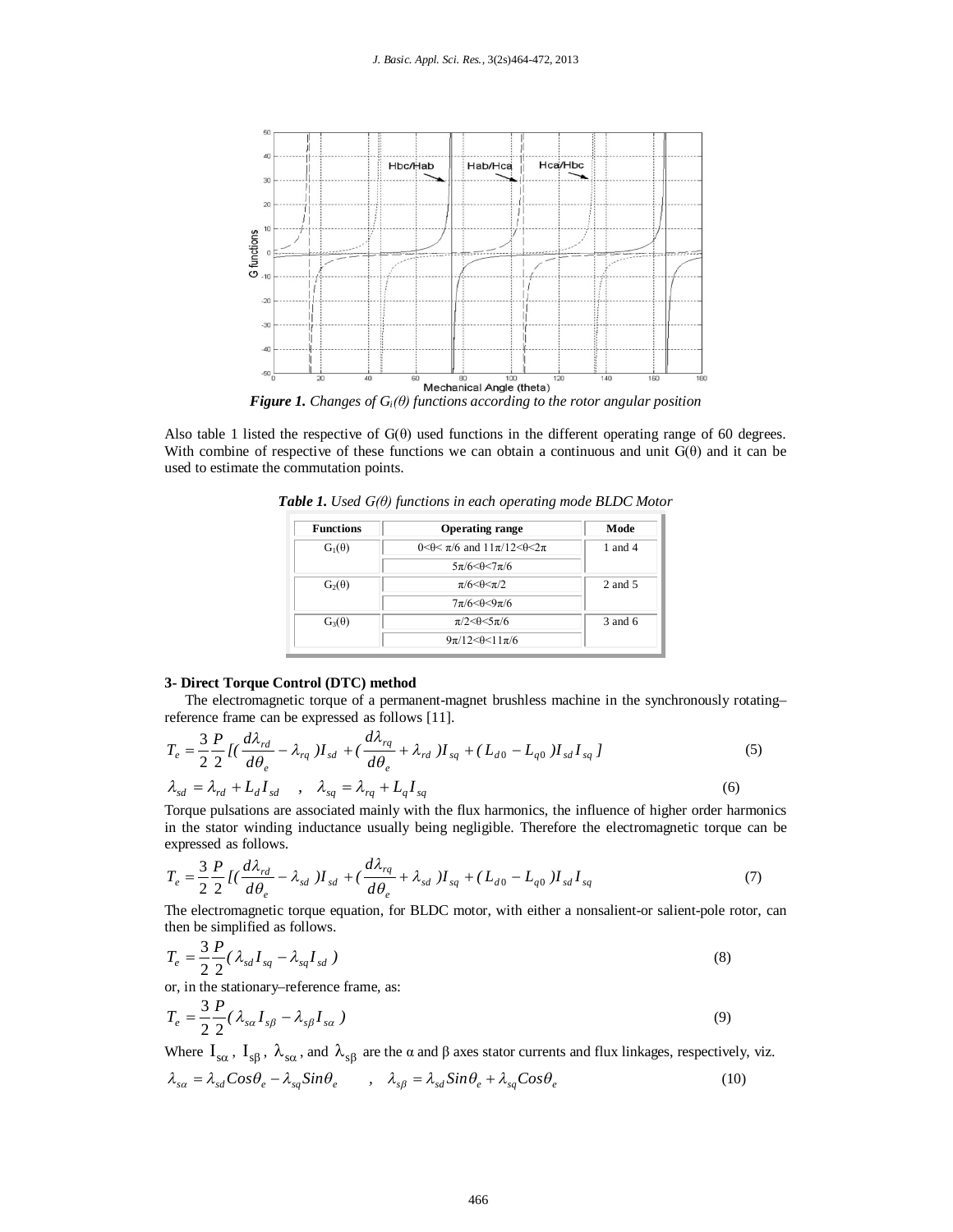$$
I_{sa} = I_{sd} Cos \theta_e - I_{sq} Sin \theta_e \qquad , \quad I_{s\beta} = I_{sd} Sin \theta_e + I_{sq} Cos \theta_e \tag{11}
$$

For nonsalient-pole brushless machines with a nonsinusoidal stator flux linkage, the electromagnetic torque, for BLDC motor, can be simplified as:

$$
T_e = \frac{3}{2} \frac{P}{2} I \left( \frac{d\lambda_{rd}}{d\theta_e} - \lambda_{rq} \right) I_{sd} + \left( \frac{d\lambda_{rq}}{d\theta_e} + \lambda_{rd} \right) I_{sq} \tag{12}
$$

In the rotating-axes reference frame, or as in the stationary–reference frame.

$$
T_e = \frac{3}{2} \frac{P}{2} I \frac{d\lambda_{r\alpha}}{d\theta_e} I_{s\alpha} + \frac{d\lambda_{r\beta}}{d\theta_e} I_{s\beta} I
$$
\n(13)

$$
\lambda_{r\alpha} = \lambda_{rd} Cos \theta_e - \lambda_{rq} Sin \theta_e \quad , \quad \lambda_{r\beta} = \lambda_{rd} Sin \theta_e + \lambda_{rq} Cos \theta_e \tag{14}
$$

The stator flux-linkage vector can be obtained from the measured stator voltages  $V_{s\alpha}$  and  $V_{s\beta}$  and currents  $I_{s\alpha}$  and  $I_{s\beta}$ .

$$
\lambda_{s\alpha} = \int (V_{s\alpha} - R_s I_{s\alpha}) dt \quad , \quad \lambda_{s\beta} = \int (V_{s\beta} - R_s I_{s\beta}) dt \tag{15}
$$

The magnitude and angular position of the stator flux-linkage vector is obtained as:

$$
\lambda = \sqrt{\lambda_{s\alpha}^2 + \lambda_{s\beta}^2} \qquad , \quad \theta = \tan^{-1}(\frac{\lambda_{s\beta}}{\lambda_{s\alpha}})
$$
 (16)

$$
\lambda_{r\alpha} = \lambda_{s\alpha} - L_s I_{s\alpha} \quad , \quad \lambda_{r\beta} = \lambda_{s\beta} - L_s I_{s\beta} \tag{17}
$$

Six nonzero-voltage space vectors are defined for a BLDC drive as shown in figure 2. Figure 3 show the idealized phase current waveforms for BLDC operation, and their relationship with the voltage spacevector sectors and switching states [11].



*Figure 2. Six nonzero-voltage space vectors are defined for a BLDC drive*

In a BLDC drive, however, only two phases are conducting in the 120 conduction mode, except during commutation periods when all three phases conduct, the unexcited phase conducting via a freewheeling diode. Since the upper and lower switches in the same phase leg may both be simultaneously off in BLDC drive, irrespective of the state of the associated freewheel diodes [Figure. 2] six digits are required to represent the states of the inverter switches, one digit for each switch. Thus, the voltage space vectors  $V_1$ ,  $V_2$ ,  $V_3$ ,  $V_4$ ,  $V_5$  and  $V_6$  are represented as switching signals (100 001), (001 001), (011 000), (010 010), (000 110), (100 100), respectively, where, from left to right, the logical values express the states of the upper and lower switching signals for phases A, B and C, respectively. The zerovoltage space vector is defined as (000 000).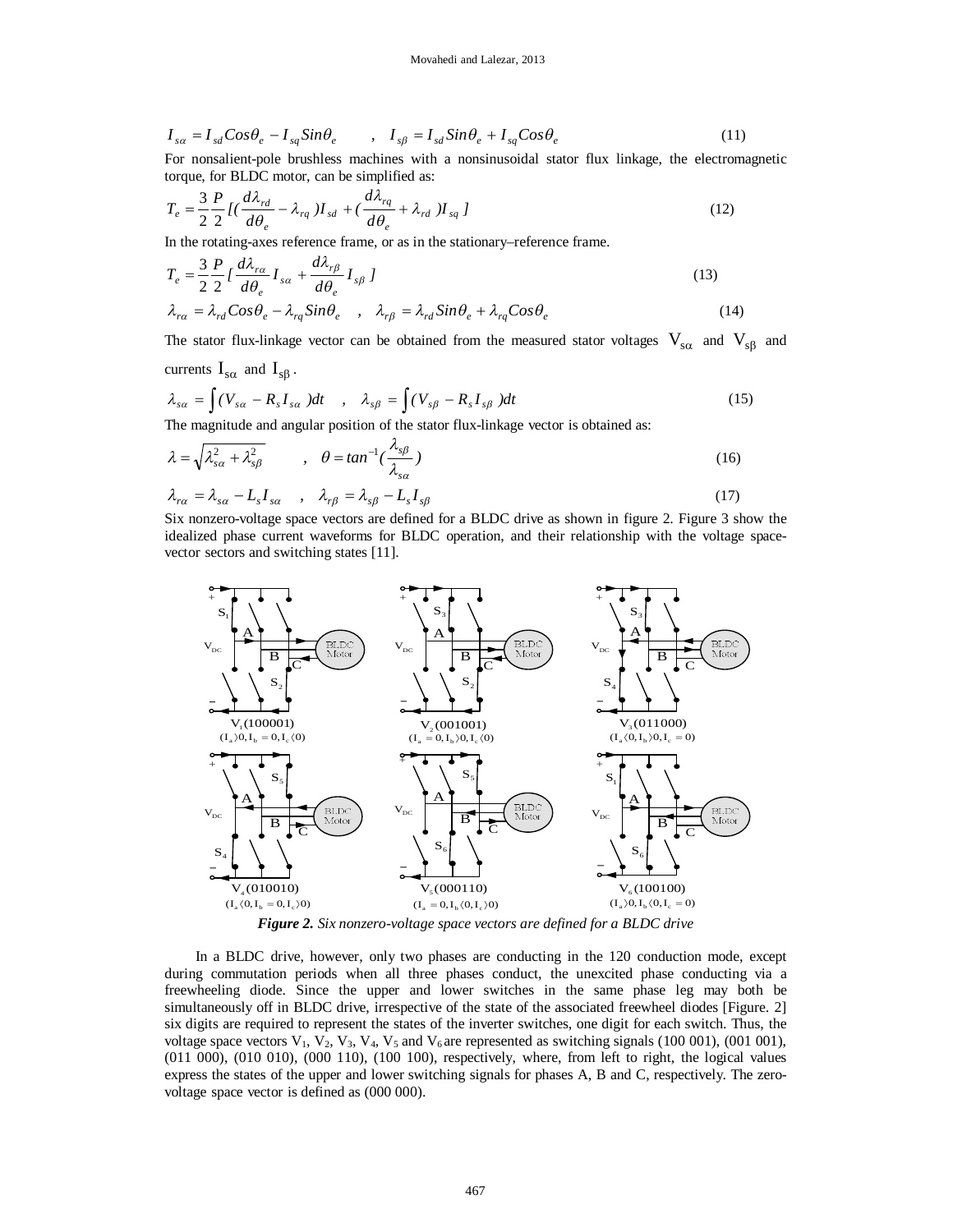

Figure 4 shows a schematic of a DTC BLDC drive [11]. As can be seen from table 2, the switching pattern of the inverter can be determined according to the stator flux-linkage and torque status from the outputs of two regulators shown in figure 4, and the sector in which the stator flux linkage is located at that instant of time. In each sector, if the actual stator flux linkage is the same as the commanded stator flux linkage ( $\lambda = 0$ ), only one nonzero-voltage space vector and a zero-voltage vector are used to control the increase  $(T=1)$  or decrease  $(T=0)$  of the torque, since during any 60 degree electrical period only two phases are excited and controlled in a BLDC drive, as indicated in Table II. In addition, when the actual flux linkage is smaller than the commanded value ( $\lambda = 1$ ), the nonzero-voltage space vector is used to increase the flux linkage, while when the actual flux linkage is greater than the commanded value  $(\lambda = -1)$ , the nonzero-voltage space vector is used to decrease the stator flux linkage.



*Figure. 4. Schematic of DTC BLDC drive*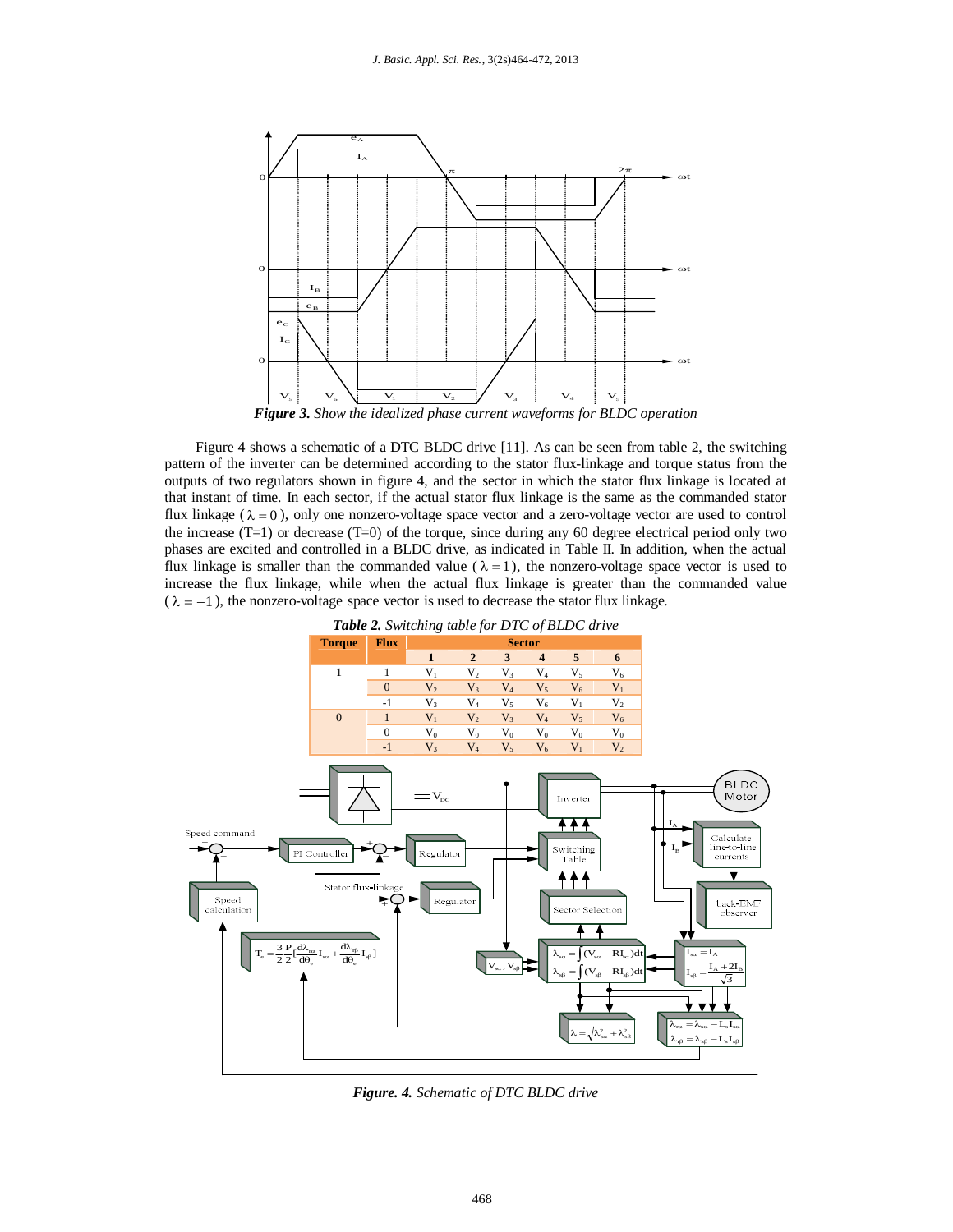#### **4 - Simulation results**

In the this section, simulation results for sensorless BLDC motor corresponding speed of 300 rpm and 1500 rpm are shown. In this paper the initial speed considered 100 rpm. In figure 5, the curve of torque is shown according to motor speed. As observed in this figure, the motor torque is swing around the reference value (5Nm) and after a few switches reaches its reference value.



*Figure 5. Curve of changing torque according to motor speed*

Generated torque is shown in figure 6, phase-c current reaches to its final level before the phase-b current reaches to zero. The results of phase-a current decreased and as the result is shown in figure 6, the torque decrease in range of time in commutation. According to these figures, the average value of the torque is 5Nm and torque follows reference value well. Also it can be seen that the torque according to the figure 6, has a little ripple, which is the main advantages of DTC method. The speeds of the motor is shown in the figure 7.



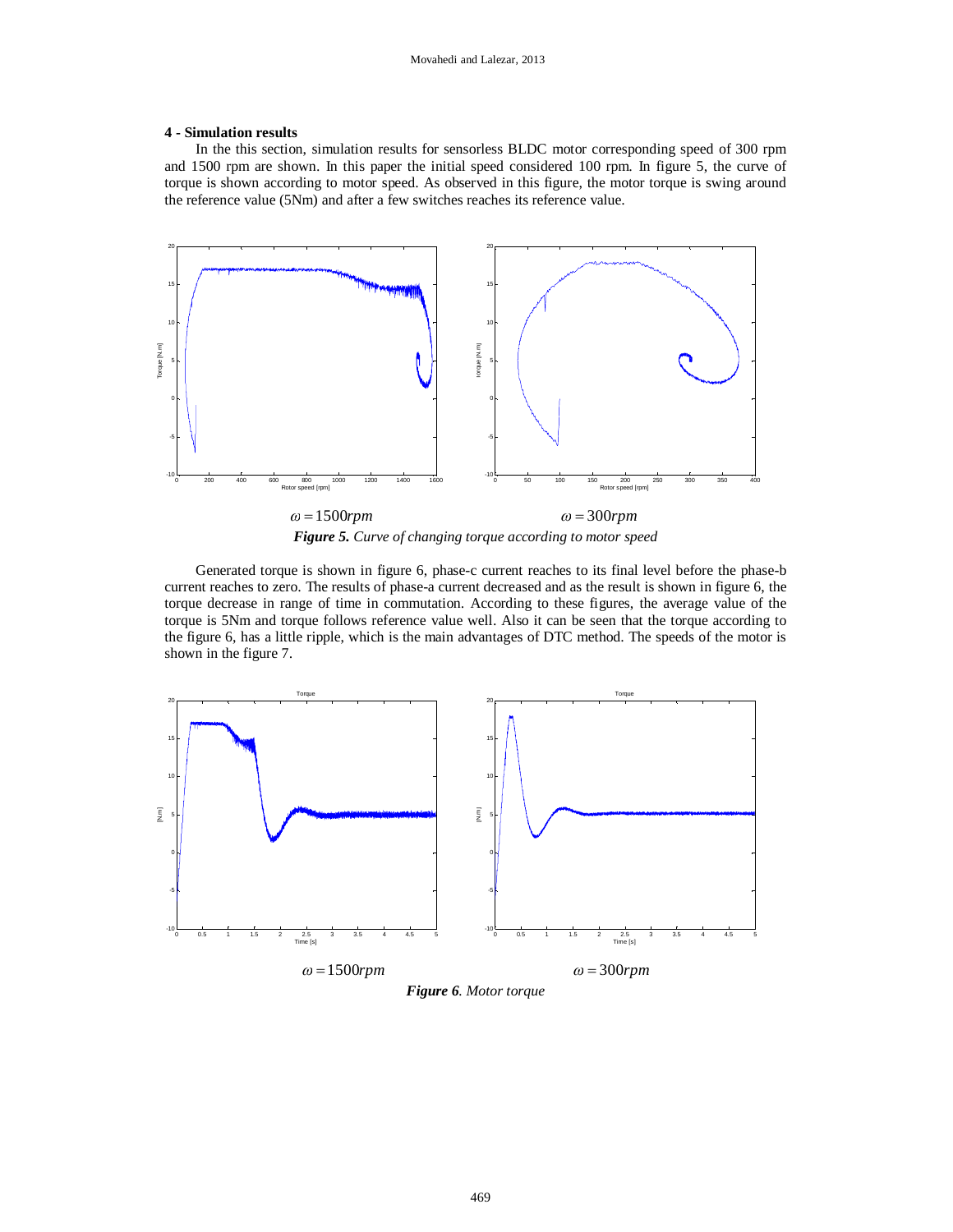

In figure 8, waveform of the current phase a, b and c are magnified to study better. The waveform of phase-a, existing pulse in current, is seen in the middle of the guidance range 120 degree. The pulses created by commutation between the two phases b and c. BLDC motor trapezoidal waveform voltage back-emf used in order to minimize the torque ripple and maximize productivity and torque capability.



*Figure* 8-*a. Figure of magnified waveform phases current for*  $\omega = 300$ *rpm*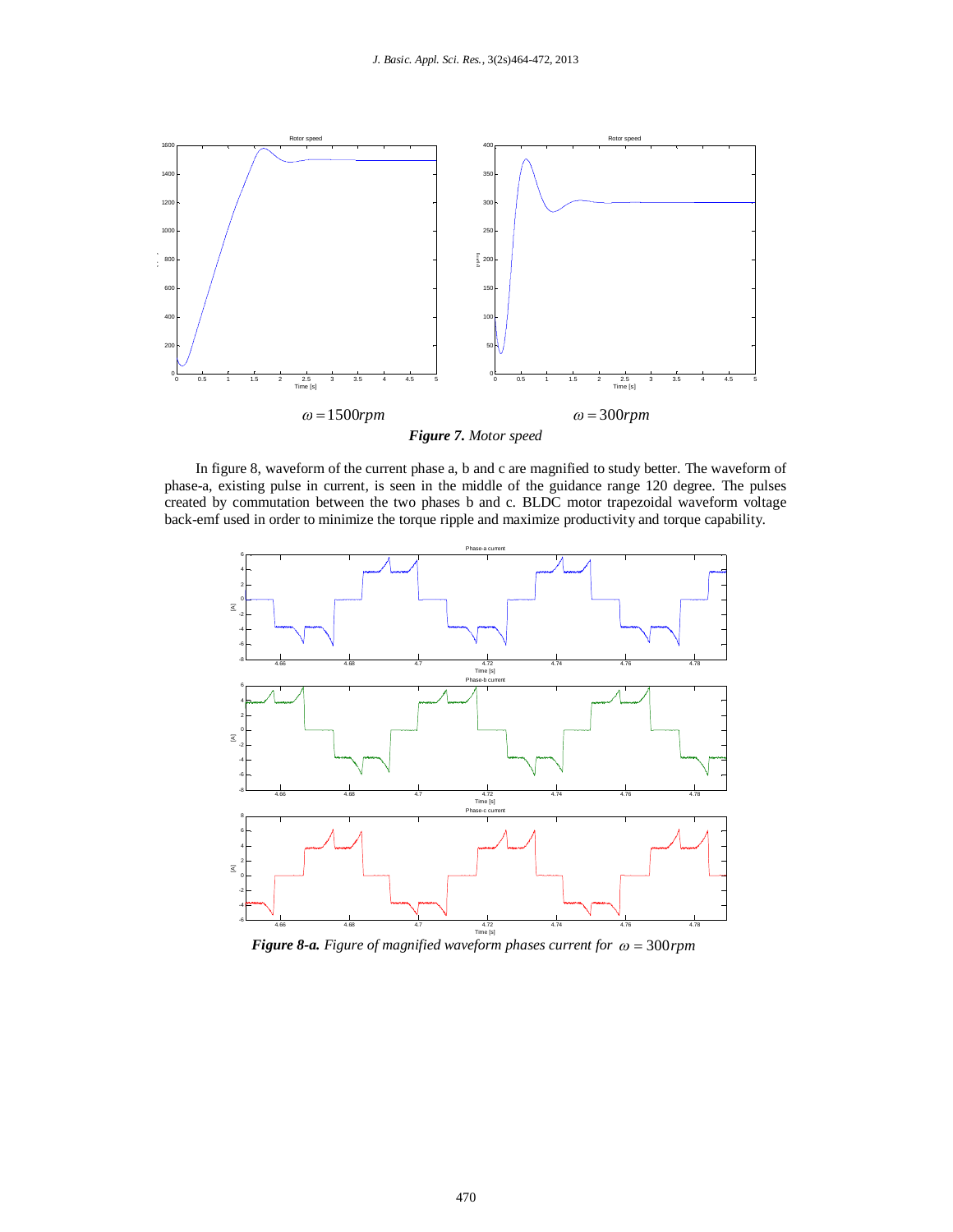

*Figure 8-b. Figure of magnified waveform phases current for*  $\omega = 1500$ *rpm* 

Magnifications of waveform back-emf for phase-a are shown in figure 9. According to this figure, backemf range of voltage in Steady state at speed of 300 rpm equals to 22.2 volts and in speed of 1500 rpm equals to 109.5 volts.



*Figure 9. Figure magnification of waveform of back-emf phase-a*

As seen in the simulation results, DTC method for low and high speeds, in sensorless BLDC motors, has good results.

#### **5-Conclusion**

In this paper to estimating rotor position of sensorless BLDC drive motor we have been used the method that using functions of the ratio of line by line flux. This method compared with other methods, has little hardware and software volume and therefore, its implementation is easy and construction costs less. Also this method has suitable efficiency in wide range of speeds and estimate the rotor position is independent of frequency and speed of the rotor, so it has not the existing problems in the method of measuring the back-emf, such as frequency dependence and motor speed.